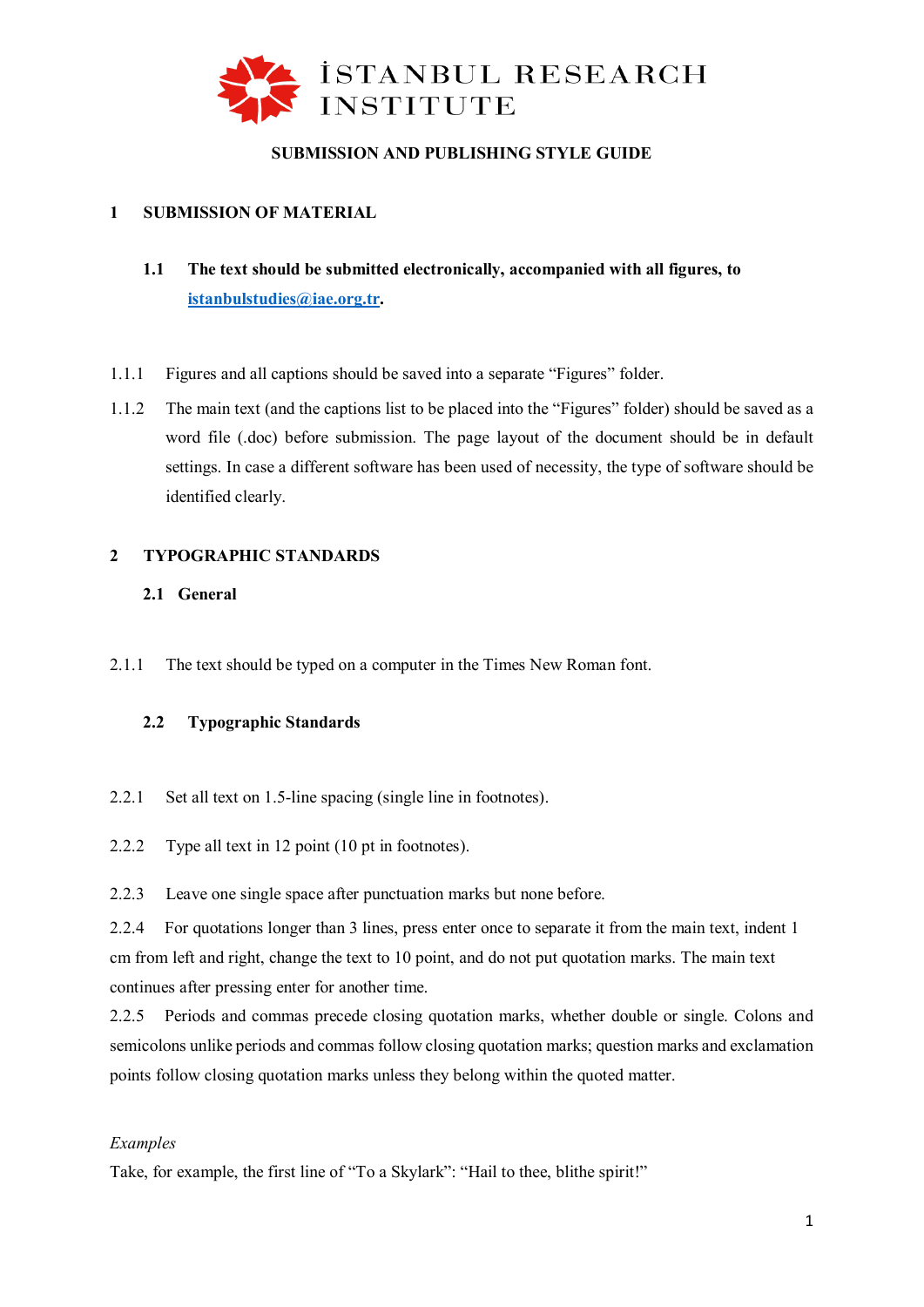

Which of Shakespeare's characters said, "All the world's a stage"?

- 2.2.6 Start lines and paragraphs at the left of the page and justify all text (including footnotes).
- 2.2.7 Indent new paragraphs by one tab and one space and finish paragraphs by pressing enter. Do not add extra line spacing between paragraphs.
- 2.2.8 Use one character word spacing only. Check the paragraph ( $\P$ ) symbol in the home tab on the menu; this spacing should show up as one single dot.
- 2.2.9 Set main chapter headings in all upper case, in bold 14 pt type, subtitles in all upper case, bold 12 pt type, and lower-level headings in upper and lower case, bold 12 pt type.
- 2.2.10 Center main chapter headings, and range all other headings left. Separate main chapter headings, subtitles and lower-level headings by one extra line.

*Example*

*---------------------------------------------------------------------------------------------------------------*

# **III**

# **THE VENETIAN QUARTER AND ITS TRANSFORMATION**

**THE QUAYS**

**The Jewish Quay**

**...**

**...**

**The Turkish Quay**

*---------------------------------------------------------------------------------------------------------------*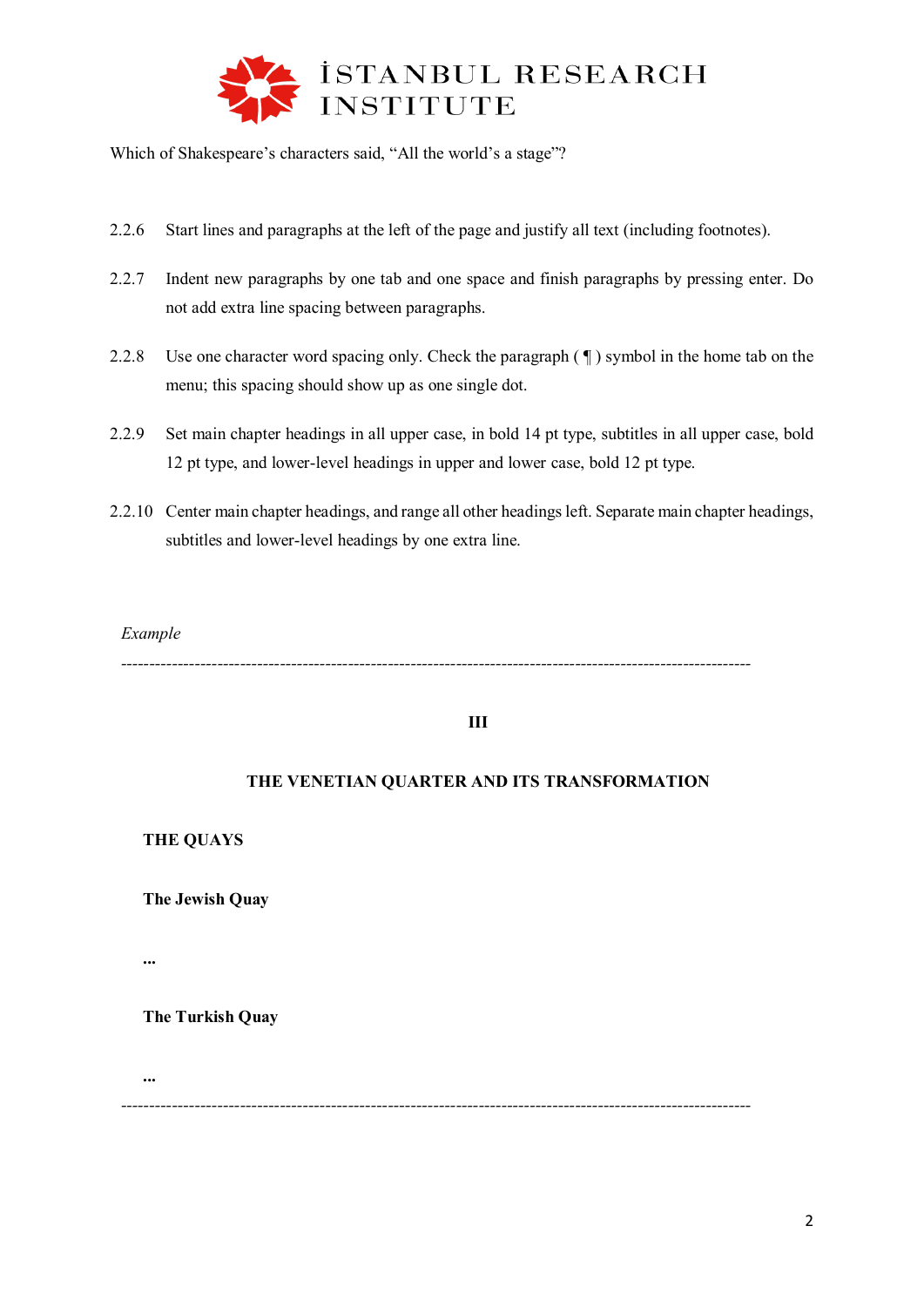

# **2.3 Footnotes**

- 2.3.1 Footnotes should be numbered continuously throughout the entire text.
- 2.3.2 Footnote numbers follow punctuation marks without extra spacing in between.
- 2.3.3 The line width should be equal to the main text without breaking into the margins.
- 2.3.4 Set line spacing at single.
- 2.3.5 The typeface for footnotes should be 10 pt Times New Roman.

## **2.4 Figures**

- 2.4.1 All figures should be submitted digitally, separate from the text document, in TIFF (rather than JPEG if possible) and in a resolution of 300 dpi or higher. They should be readable by all relevant software such as Adobe Illustrator, Adobe Photoshop, or MS Office Picture Manager.
- 2.4.2 Figures placed in the word document would not be accepted. All images should be sent separately, and not as part of the text.
- 2.4.3 Figures containing text should be submitted in a format that lends itself to alteration during the editorial process. These files prepared on computers should be sent in their original digital format, such as (Adobe Illustrator .AI or editable .EPS).
- 2.4.4 All figures should be numbered continuously, beginning with 1 and set in red type as follows: (fig. 1), (fig. 2). Corresponding images should match this order.
- 2.4.5 In listing figure captions, follow the number with a colon and leave a word space; capitalize only the first initial, and type the rest in lower case (provided you follow the original title style).
- 2.4.6 Figures are to be treated as discrete items, and in case Fig. 1a, 1b, 1c has been used, treat each one as an individual item.
- 2.4.7 Unless essential, never send images re-scanned from printed material as this process compromises reproduction quality, resulting in a moiré effect.
- 2.4.8 Any illustration taken in its entirety from another publication should be supported by credits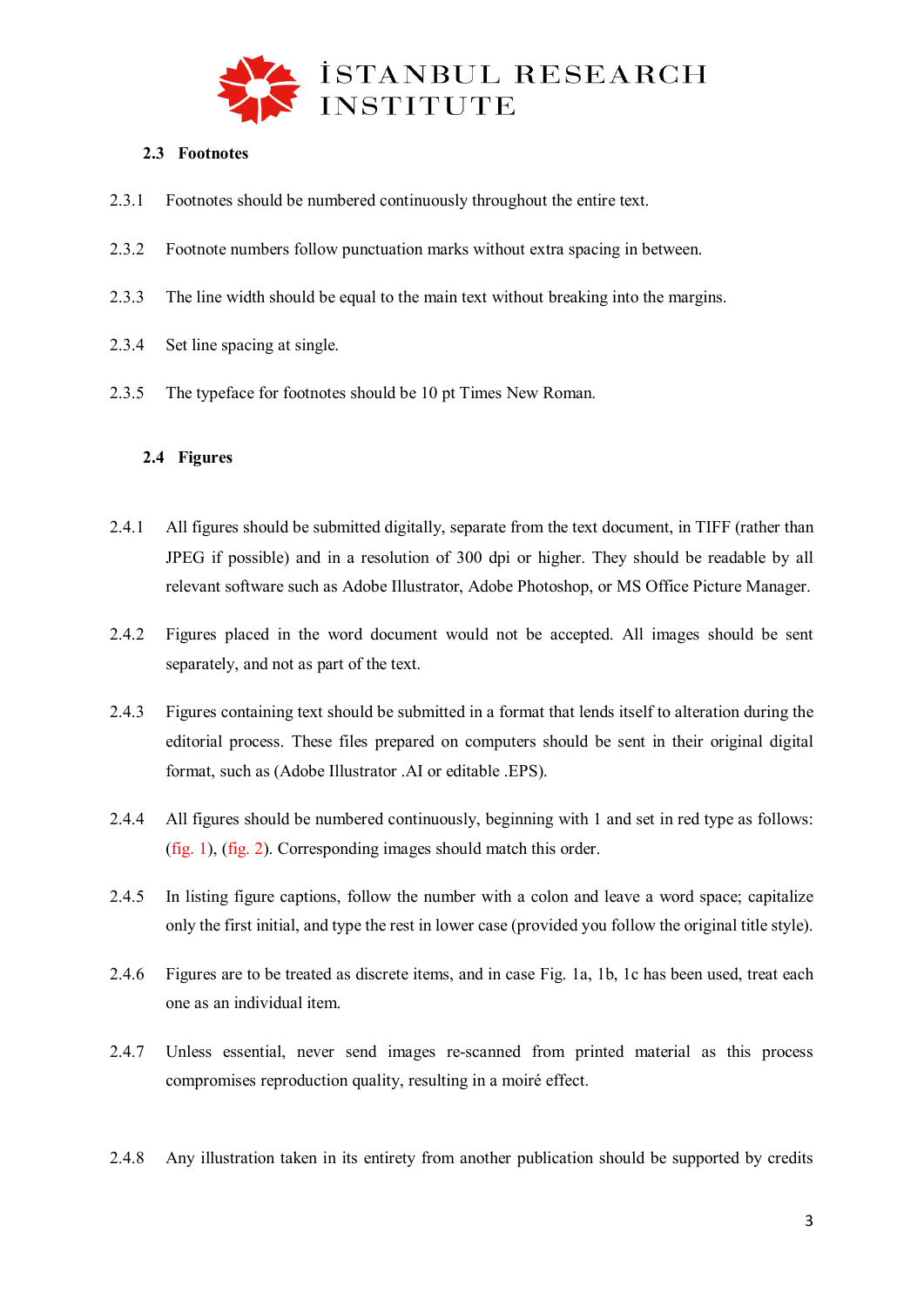

following the name/description, and the publication included in the Bibliography.

*Example:*

Fig. 1: Milion Stone (Kuban, *İstanbul Bir Kent Tarihi,* 75).

Footnote:

Doğan Kuban, *İstanbul Bir Kent Tarihi: Bizantion, Konstantinopolis, İstanbul* (Istanbul: Tarih Vakfı Yurt Yayınları, 2004).

Bibliography:

Kuban, Doğan. *İstanbul Bir Kent Tarihi: Bizantion, Konstantinopolis, İstanbul.* Istanbul: Tarih Vakfı Yurt Yayınları, 2004.

- 2.4.9 The copyright holder of the illustration (including date, if known), should be included in parentheses following the name/description. Any collection or archive the image is registered in is noted with a semicolon (;).
	- *Examples:*
	- Fig. 2: Burmalı Han, porch vaults (A. Ağır, 2012).
	- Fig. 3: The Hippodrome in the 19th century (G. Berggren, 1902); Suna and İnan Kıraç Foundation Photograph Collection.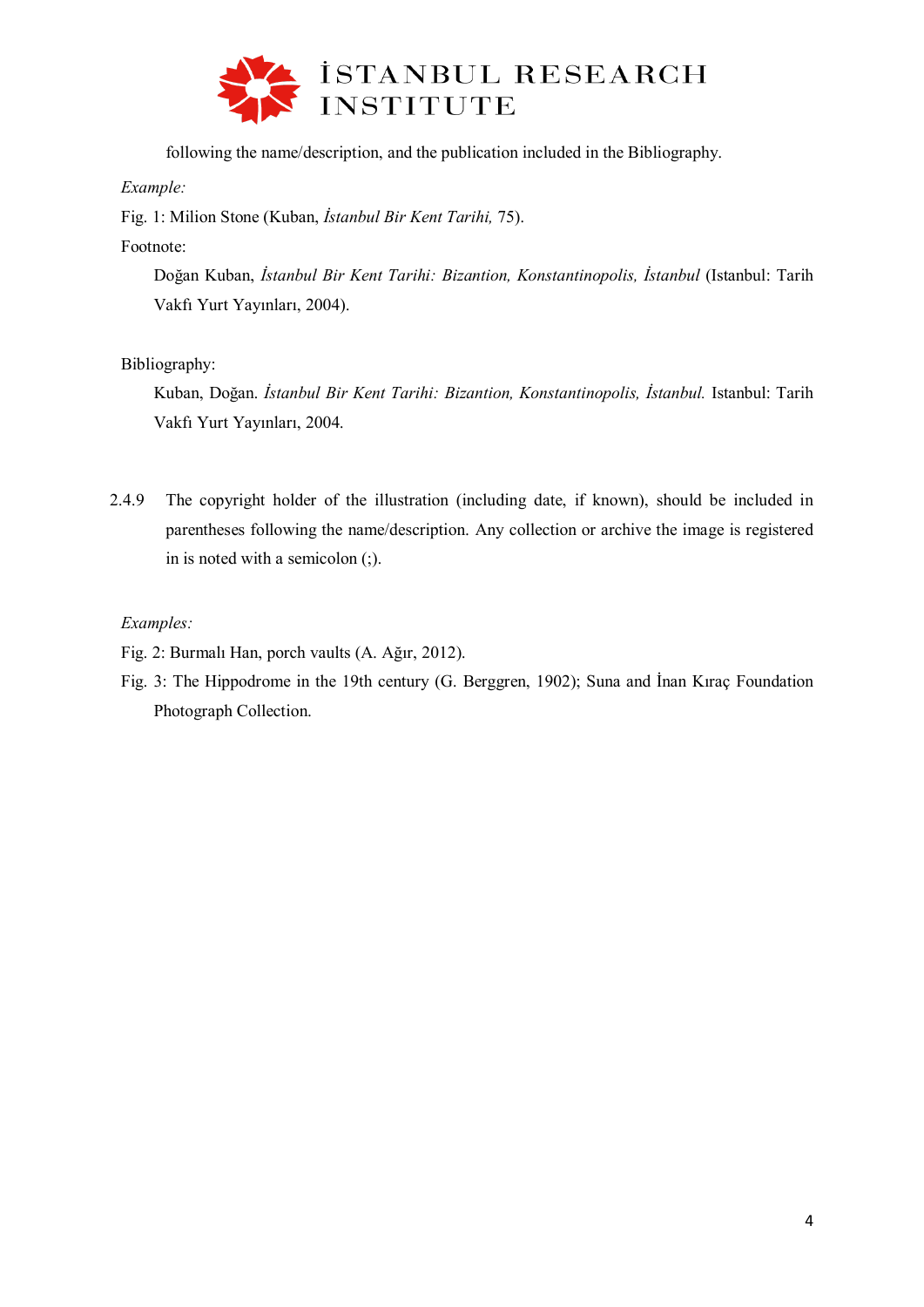

# **3 CITATION STYLE**

**3.1 Istanbul Research Institute's academic publications, including** *YILLIK: Annual of Istanbul Studie***s, use** *The Chicago Manual of Style***'s 17th Edition, footnote-**

# **bibliography format for citation.**

**3.2** For common uses, please refer to the guide below (and in the **[link](https://en.iae.org.tr/Images/pdf/chicagokilavuz_en.pdf)**)

| <b>Type of Entry</b>                      | Footnote                                                                                                                                                                                                                                    | <b>Bibliography</b>                                                                                                                                                                                                                             |
|-------------------------------------------|---------------------------------------------------------------------------------------------------------------------------------------------------------------------------------------------------------------------------------------------|-------------------------------------------------------------------------------------------------------------------------------------------------------------------------------------------------------------------------------------------------|
| <b>Book</b>                               | Otto Demus, Byzantine Art and the West<br>(London: Weidenfeld and Nicolson, 1970), 22-<br>36                                                                                                                                                | Demus, Otto. Byzantine Art and the West.<br>London: Weidenfeld and Nicolson, 1970.                                                                                                                                                              |
| <b>Edited volume</b>                      | Ufuk Kocabaş, ed., The 'Old Ships' of the 'New<br>Gate'/Yenikapı'nın Eski Gemileri, v. 1<br>(Istanbul: Ege Yayınları, 2008).                                                                                                                | Kocabaş, Ufuk, ed. The 'Old Ships' of the 'New<br>Gate'/Yenikapı'nın Eski Gemileri. Vol 1.<br>Istanbul: Ege Yayınları, 2008.                                                                                                                    |
| <b>Chapter</b> in edited<br>vol.          | Sait Başaran, "'Iron Ways' and an ancient<br>harbour on the Marmara coast," in The 'Old<br>Ships' of the 'New Gate/Yenikapı'nın Eski<br>Gemileri, v. 1, ed. Ufuk Kocabaş (Istanbul: Ege<br>Yayınları, 2008), 3.*                            | Sait Başaran, "'Iron Ways' and An Ancient<br>Harbour on the Marmara Coast." In The<br>'Old Ships' of the 'New Gate'/Yenikapı'nın<br>Eski Gemileri, vol. 1, edited by Ufuk<br>Kocabaş, 1-22. Istanbul: Ege Yayınları,<br>2008.**                 |
|                                           | Reşat Ekrem Koçu, "Eski İstanbul'da Ahlak<br>Zabitasi," Hayat Tarih Mecmuasi 5 (June<br>$1970$ : 13-18.*                                                                                                                                    | Koçu, Reşat Ekrem. "Eski İstanbul'da Ahlak<br>Zabitasi." Hayat Tarih 5 (June 1970): 13-<br>$18.**$                                                                                                                                              |
| Journal article                           | Janet L. Abu-Lughod, "The Islamic City -<br>Historic Myth, Islamic Essence, and<br>Contemporary Relevance," International<br>Journal of Middle East Studies 19, v. 2 (1987):<br>173.<br>https://doi.org/10.1017/S0020743800031822.<br>$* *$ | Abu-Lughod, Janet L. "The Islamic City -<br>Historic Myth, Islamic Essence, and,<br>Contemporary Relevance," International<br>Journal of Middle East Studies 19, v. 2<br>$(1987): 155-76.$<br>https://doi.org/10.1017/S00207438000318<br>22. ** |
| <b>Dissertation</b>                       | Lorans Izabel Baruh, "The Transformation of<br>the "Modern" Axis of Nineteenth-Century<br>Istanbul: Property, Investments and Elites from<br>Taksim Square to Sirkeci Station" (PhD diss.,<br>Boğaziçi University, 2009).                   | Baruh, Lorans İzabel. "The Transformation of<br>the "Modern" Axis of Nineteenth-Century<br>Istanbul: Property, Investments and Elites<br>from Taksim Square to Sirkeci Station."<br>PhD Diss., Boğaziçi University, 2009.                       |
| Newspaper<br>article                      | Victor-Marie de Launay, "Notice sur les<br>fortifications de Galata," Journal de<br>Constantinople, December 1, 1864.                                                                                                                       | Launay, Victor-Marie de. "Notice sur les<br>fortifications de Galata." Journal de<br>Constantinople, December 1, 1864.                                                                                                                          |
| Encyclopedia<br>article                   | Filiz Yenişehirlioğlu, "Çömlekçilik," Dünden<br>Bugüne İstanbul Ansiklopedisi (Istanbul: Tarih<br>Vakfi, 1994) 2: 530.*                                                                                                                     | Yenişehirlioğlu, Filiz. "Çömlekçilik." In Dünden<br>Bugüne İstanbul Ansiklopedisi. Vol. 2,<br>529-531. Istanbul: Tarih Vakfi, 1994.**                                                                                                           |
| Archival<br>document                      | BOA, MF.MKT. 77/54 (24 Zilkade 1299<br>[October 7, 1882]).                                                                                                                                                                                  | Başbakanlık Osmanlı Arşivleri, BOA Maarif<br>Nezareti Mektubi Kalemi (MF.MKT)                                                                                                                                                                   |
| <b>Published</b><br><b>Primary Source</b> | Osman Nuri Ergin, Mecelle-i Umur-i Belediyye<br>(Istanbul: İstanbul Büyükşehir Belediyesi, 1995<br>$[1914-1922]$ ).                                                                                                                         | Ergin, Osman Nuri. Mecelle-i Umur-i Belediyye.<br>Istanbul: İstanbul Büyükşehir Belediyesi,<br>1995 [1914-1922].                                                                                                                                |
| <b>Published</b><br>antique source        | Strabo, Geography 7.6.2, 12.3.11, trans. Horace<br>Leonard Jones (Cambridge: Harvard University<br>Press, 1917).                                                                                                                            | Strabo, Geography, 7.6.2, 12.3.11, translated by<br>Horace Leonard Jones. Cambridge:<br>Harvard University Press, 1917.                                                                                                                         |
| Web source                                | Bruno Latour, Paris: The Invisible City, 1998,<br>accessed October 31, 2018, http://www.bruno-<br>latour.fr/virtual/EN/index.html.                                                                                                          | Latour, Bruno. Paris: The Invisible City, 1998.<br>Accessed October 31, 2018.<br>http://www.bruno-<br>latour.fr/virtual/EN/index.html.                                                                                                          |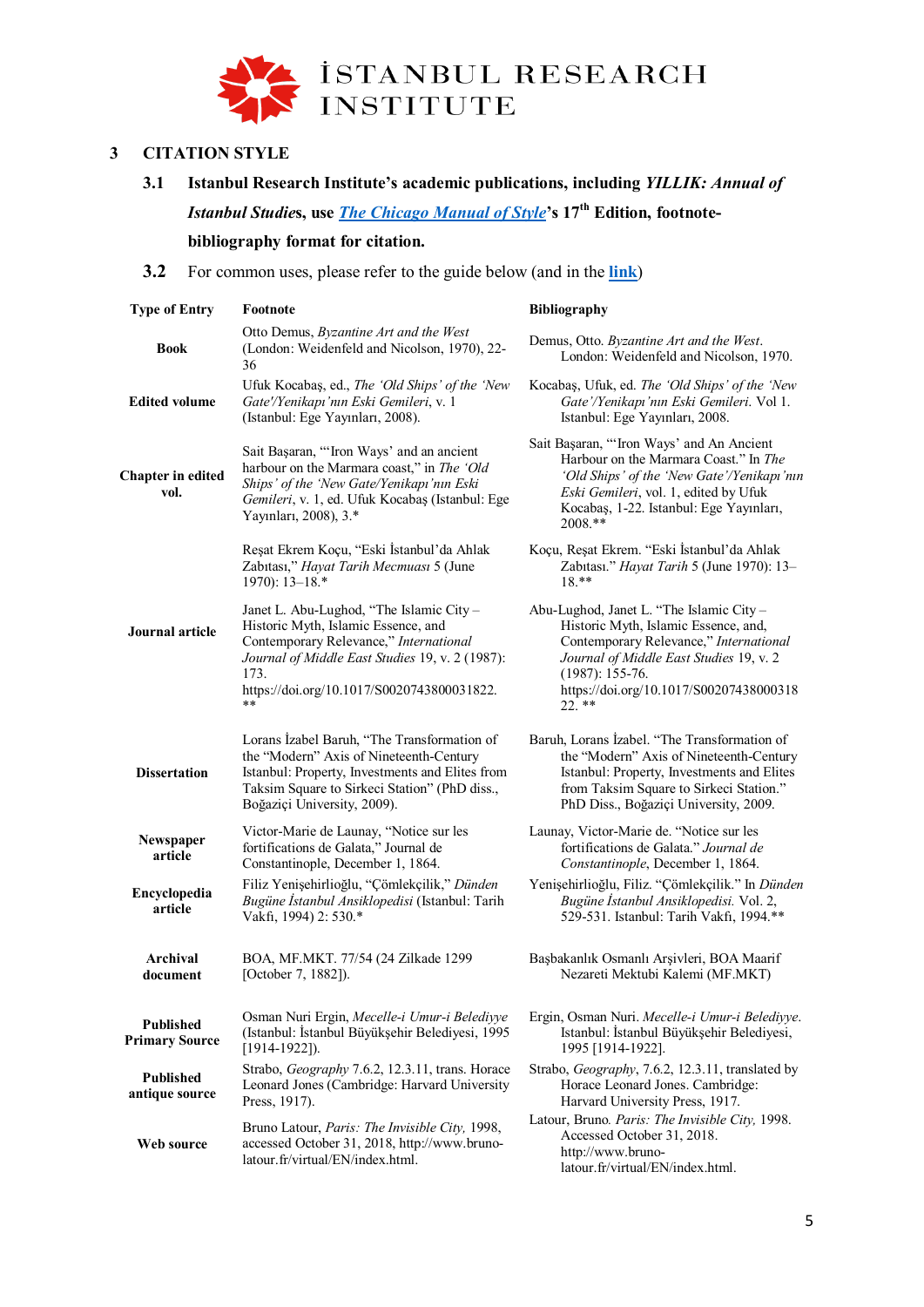

**\*** Give specific page numbers if the citation is to specific pages; if the citation is to the entire article/chapter, write down the entire page interval. **\*\*** Always give the entire page interval in the bibliography. Cite the article's DOI number if there is one, both in the footnote and in the bibliography. \*\*\* If the publication you are preparing is in English, use this guide; if it is in Turkish, refer to the guide [in the link.](https://www.iae.org.tr/Images/pdf/chicagokilavuz.pdf)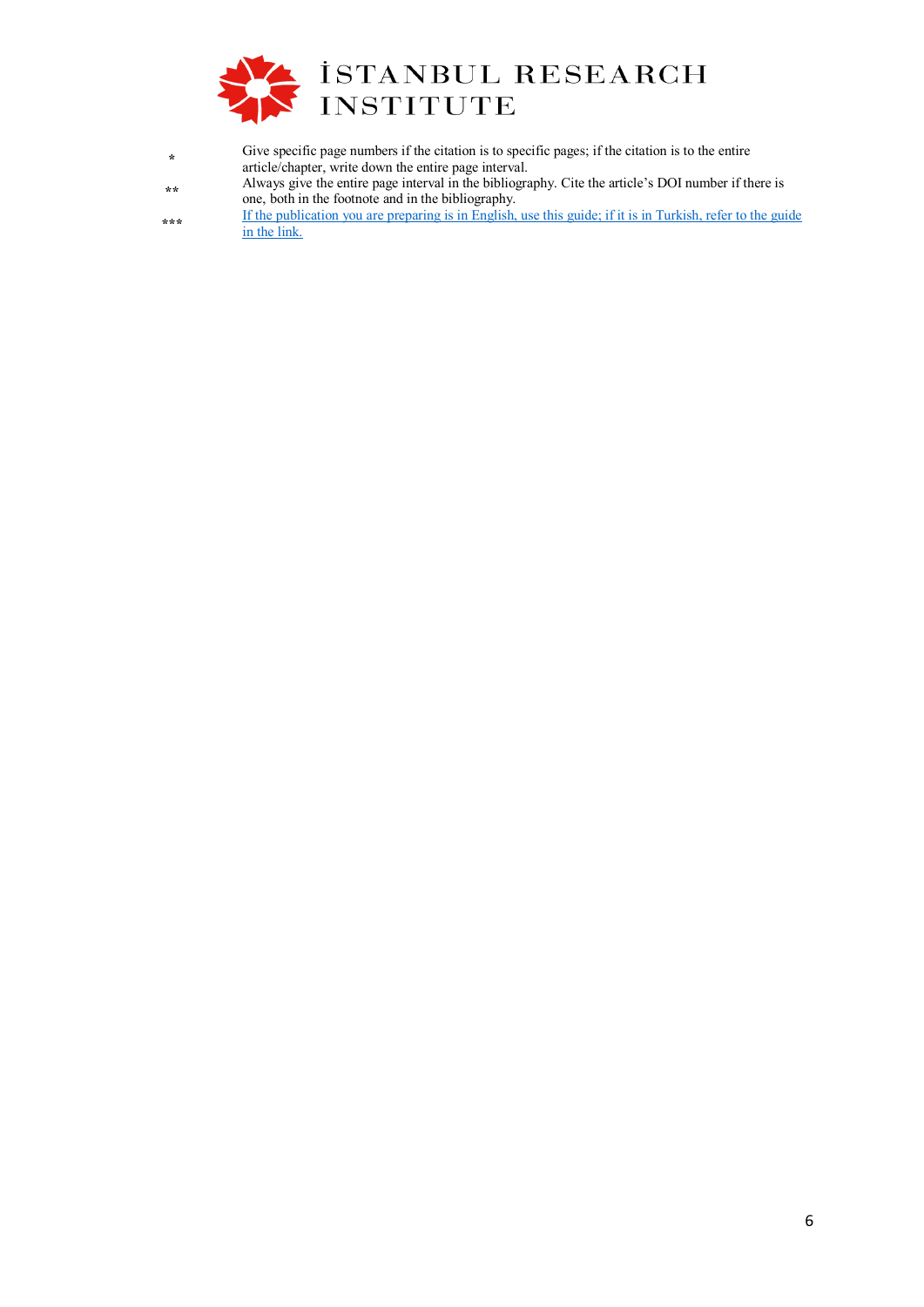

**3.3 In the bibliography, a 3-em dash followed by a period represents the same author or editor named in the preceding entry (character code: 151, pressed three times)**

#### *Example*

Koçu, Reşat Ekrem. "Eski İstanbul'da Ahlak Zabıtası." *Hayat Tarih Mecmuası* 5 (June 1970): 13– 18.

———. "Eski İstanbul'da Bekâr Uşakları." *Hayat Tarih Mecmuası* 3 (April 1972): 12–18.

———. *İstanbul Tulumbacıları*. Istanbul: Doğan Kitap, 2005.

- **3.4 Publications in the bibliography are grouped under "Archival Sources," "Published Primary Sources," and "Secondary Literature" categories.**
- **3.5 Multilingual book title entries include titles in all languages separated by a forward slash (/).**

## *Example*

## Footnote:

Ufuk Kocabaş, ed., *The 'Old Ships' of the 'New Gate'/Yenikapı'nın Eski Gemileri*, v. 1 (Istanbul: Ege Yayınları, 2008).

#### Bibliography:

Kocabaş, Ufuk, ed. *The 'Old Ships' of the 'New Gate'/Yenikapı'nın Eski Gemileri*. Vol. 1. Istanbul: Ege Yayınları, 2008.

# **3.6 Conference/symposium proceedings are cited as edited volumes. Papers in these volumes are cited as chapters in edited volumes (see 3.2).**

#### **3.7 Sources with multiple authors**

3.7.1 In citing a publication with two authors, separate the full names with "and" in the footnote. In the bibliography, invert the first author's name (separated with a comma), followed by "and," and then the second author's name and surname.

*Example*

Footnote:

Doğan Kuban and Yegan Kahya, "Hippodrom," in *Dünden Bugüne İstanbul Ansiklopedisi* (Istanbul: Tarih Vakfı, 1994), 4: 77.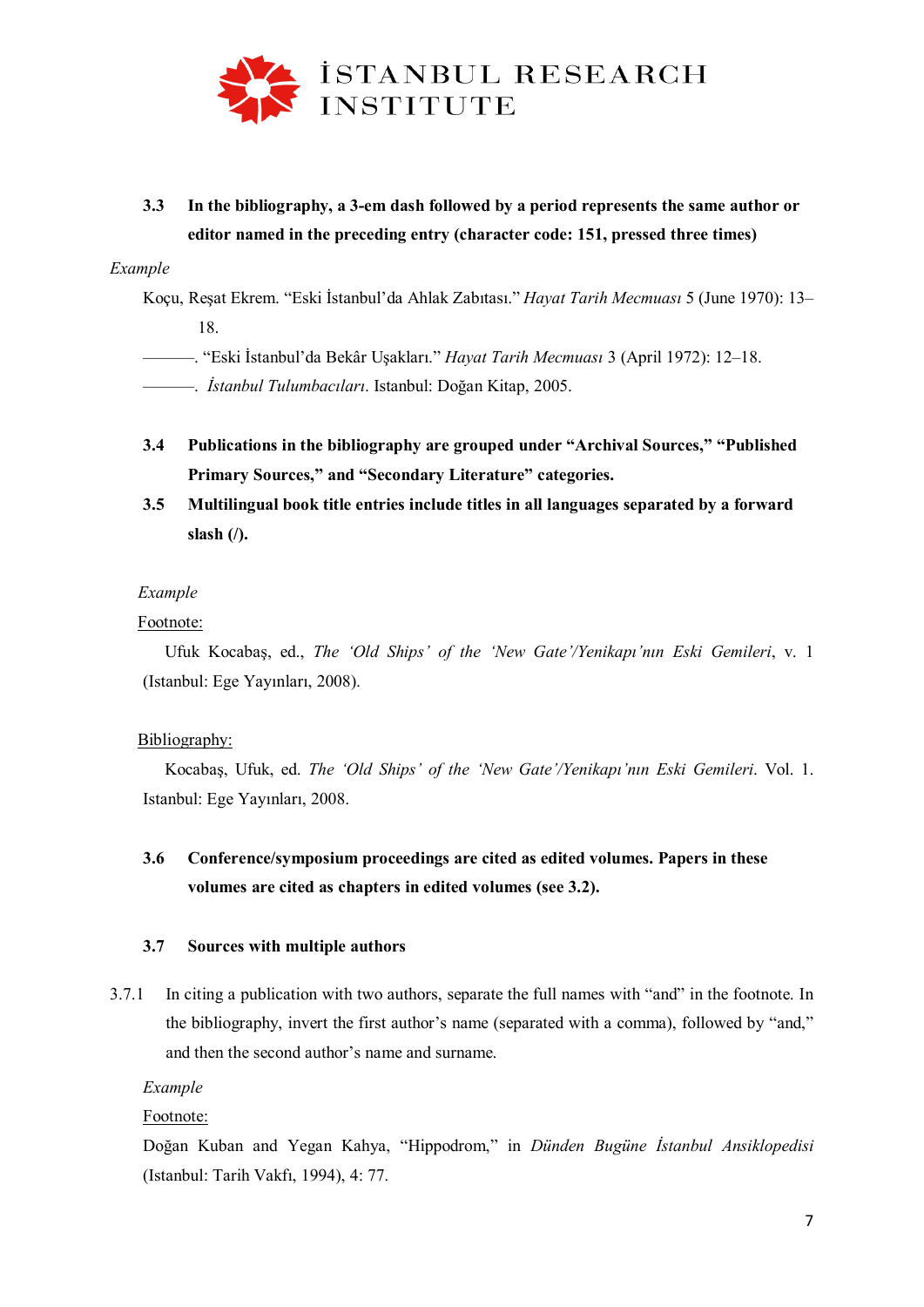

# Bibliography:

Kuban, Doğan, and Yegan Kahya. "Hippodrom." In *Dünden Bugüne İstanbul Ansiklopedisi*. Vol. 4, 76-77. Istanbul: Tarih Vakfı, 1994.

3.7.2 In citing a publication with three authors, separate the first two names with comma, and the third one with "and" in the footnote. In the bibliography, invert the first author's name and surname (separated with a comma), followed by a comma, the second author's name and surname, followed by "and" the third author's name and surname.

# *Example*

# Footnote:

Zeinab Bahrani, Zeynep Çelik, and Edhem Eldem, eds., *Scramble for the Past: A Story of Archaeology in the Ottoman Empire, 1753-1914* (Istanbul: SALT, 2011).

# Bibliography:

- Bahrani, Zainab, Zeynep Çelik, and Edhem Eldem, eds. *Scramble for the Past: A Story of Archaeology in the Ottoman Empire, 1753-1914*. Istanbul: SALT, 2011.
- 3.7.3 For a book with four or more authors, list all the authors in the bibliography entry. Word order and punctuation are the same as for two or three authors. In the footnote, however, cite only the name of the first-listed author, followed by et al.

# **3.8 Citing translating books**

3.8.1 Translators should be cited whenever a translated work is cited. For modern books, translator's name should follow the title.

# *Example*

# Footnote:

Jürgen Habermas, *Kamusallığın Yapısal Dönüşümü*, trans. Tanıl Bora and Mithat Sancar (Istanbul: İletişim Yayınları, 1997), 35.

# Bibliography

Habermas, Jürgen. *Kamusallığın Yapısal Dönüşümü*. Translated by Tanıl Bora and Mithat Sancar. Istanbul: İletişim Yayınları, 1997.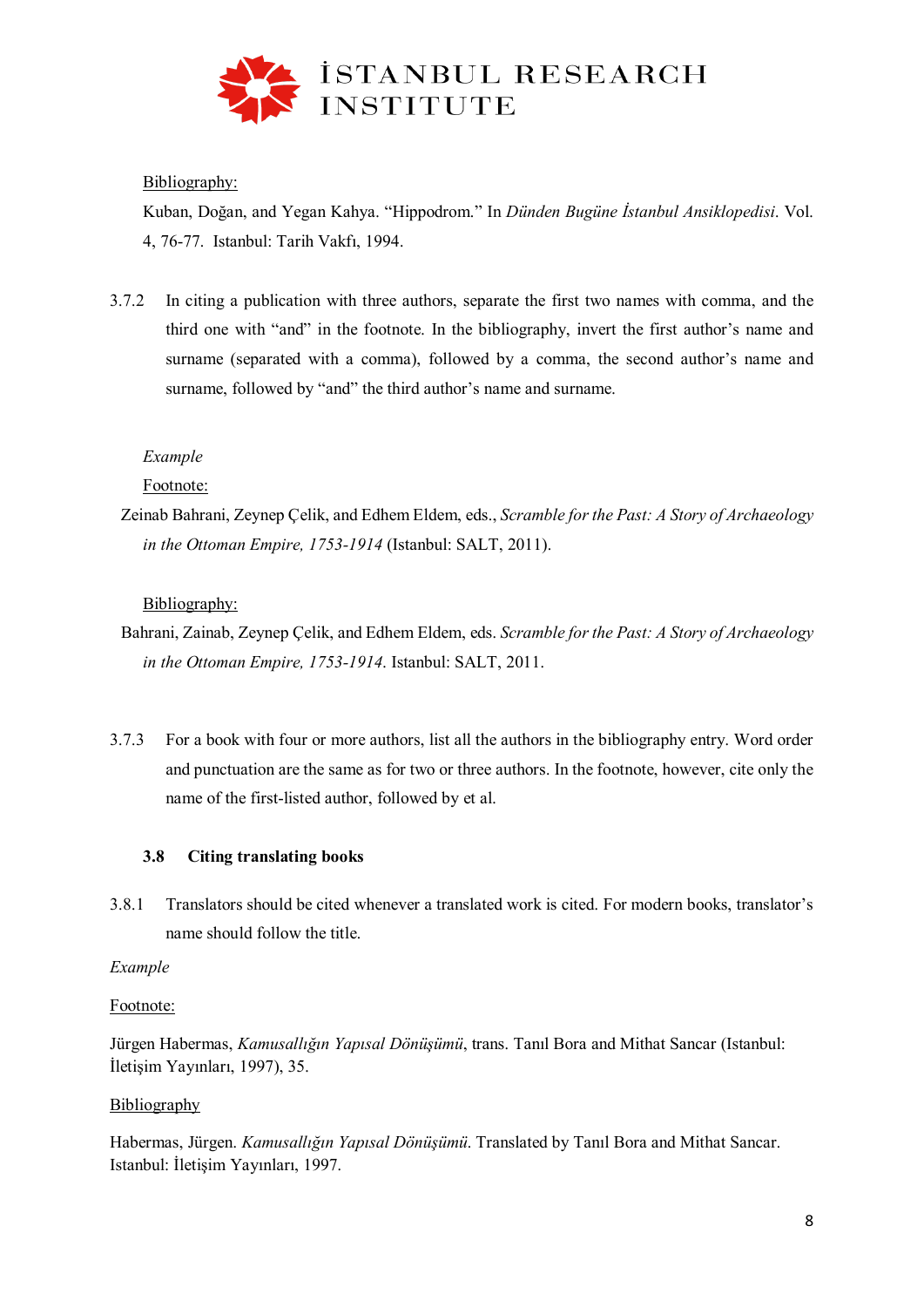

3.8.2 For classical works cited through their translations, the author may choose to write the translator's name first.

## *Example*

## Footnote:

Emily Wilson, trans., *The Odyssey* by Homer (New York; London: W. W. Norton & Company, 2018), 429.

## Bibliography:

Wilson, Emily, trans. *The Odyssey*, by Homer. New York; London: W. W. Norton & Company, 2018.

## **3.9 Citing the same publication/author multiple times**

3.9.1 In citing a publication in sequential footnotes, use "ibid." and then write the page numbers.

## *Example*

- 1. Jürgen Habermas, *Kamusallığın Yapısal Dönüşümü*, trans. Tanıl Bora and Mithat Sancar (Istanbul: İletişim Yayınları, 1997), 35.
- 2. Ibid., 36.
- 3.9.2 When a publication is repeated in a non-sequential footnote, give the first author"s surname and if necessary, add "et. al."; abbreviate the title.

*Examples*

Demus, *Byzantine Art*, 25-28. Bahrani ed., *Scramble for the Past*.

Kuban and Kahya, "Hippodrom," 76.

3.9.3 If the same footnote includes various publications by the same author, only the first reference would contain the author's name, the subsequent citations would be separated by semicolons  $($ ; $).$ 

*Example*

Semavi Eyice, "Ayasofya," in *Türkiye Diyanet Vakfı İslâm Ansiklopedisi* (Istanbul: Diyanet Vakfı, 1991), 4: 206–210; "Ayasofya," in *Dünden Bugüne İstanbul Ansiklopedisi* (Istanbul: Tarih Vakfı, 1993), 1: 446–457.